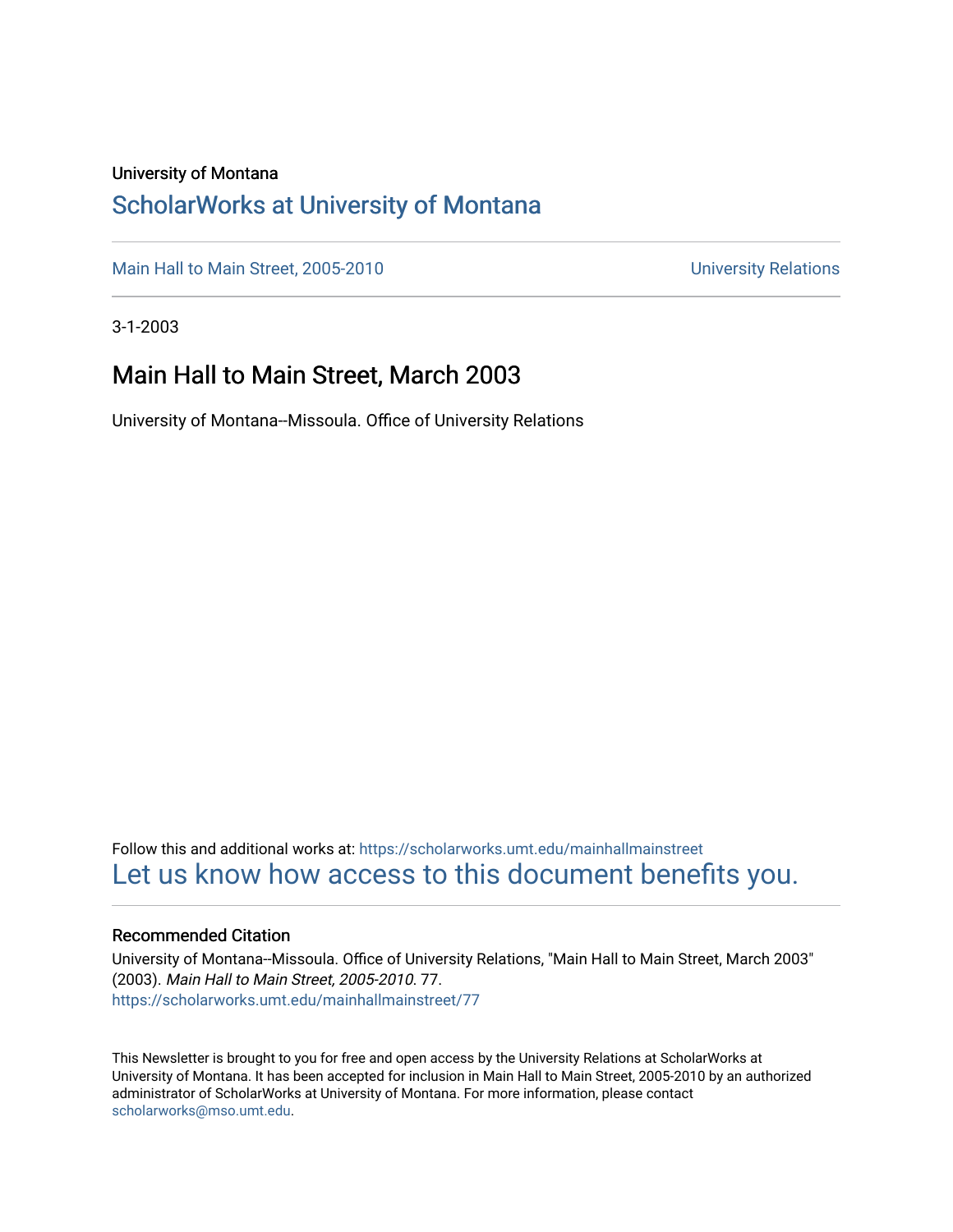

fjE'

Vol. 9, No. <sup>3</sup> Connecting Campus and Community March 2003

# UM plans Mansfield celebration

The University of Montana-Missoula will commemorate the 100th birthday of . Montana's most revered statesman, Mike Mansfield, with a March 16-18 centennial celebration.

> Among the prominent speakers during the three-day campus event will be Thomas Foley, the 49th speaker of the U.S. House, George McGovern, a

former South Dakota senator and 1972 U.S. presidential candidate. and Don Oberdorfer, a former Washington Post correspondent and Mansfield's biographer.

There will be an unveiling of a bronze statuette of Maureen Mansfield, Mike's beloved wife whom he always credited for his success, as well as displays of Mansfield memorabilia. All events are free and open to the public courtesy of the Maureen and Mike Mansfield Center, the President's Office, the Maureen and Mike

Mansfield Foundation, the UM

Foundation, the Maureen and Mike Mansfield Library, and the Montana World Affairs Council.

"We are delighted to host this centennial celebration here at The University of Montana," said Frank D'Andraia, dean of the UM library named for the Mansfields. 'This might be one of the last times we can gather many of the Mansfields' contemporaries together. This will be a great time to celebrate two people — Mike and Maureen who had a tremendous impact on our state, nation and world."

Mike Mansfield was born March 16, 1903. A Butte copper miner, he was encouraged by Maureen to get an education at UM-Missoula, where he and his wife both earned master's degrees — his in history, hers in English. He then worked as a UM history professor until Maureen prompted him to run for the U.S. House in 1942, launching a remarkable political career.

*(Continued on page 3)*

**A T. J. Starr bronze of Maureen Mansfield that will be formally unveiled March 16.**

Administrators honored for work promoting campus

UM has earned two administrate<br>recognition from other higher<br>the Northwest and western Canada istinguished service in promoting UM has earned two administrators recognition from other higher the Northwest and western Canada.

**This bronze statuette of Mike Mansfield was donated to UM by Mansfield family friend Sophie Craighead and sculpted by Montana artist T.J. Starr.**

UM Foundation President Sharen Peters and UM Alumni Director Bill Johnston were honored at the Council for Advancement and Support of Education's District VIII conference in Couer d'Alene, Idaho, March 10. Peters, who retires in May, received the CASE Retirement Recognition Award, while Johnston brought home the CASE Distinguished Service Award.

In addition, the University Relations team captured five CASE District VIII awards for promoting UM through publications, writing and photography

Peters joined the UM Foundation as an accountant in 1983 and worked her way up through the ranks, becoming president in April 2001 and managing more than \$100 million in assets. Widely regarded as one of



**Peters Johnston**

Montana's leaders in planned giving, Peters was appointed by Gov. Marc Racicot to the Governor's Task Force on Endowed Philanthropy, which is charged with promoting endowed giving in the state.

Johnston, who has been alumni director since 1988, has been active with CASE at the district and international levels. He most recently served as District VIII president and previously as treasurer. As a

member of the International Committee on Alumni Relations for CASE, Johnston was junior and senior chair of the alumni sessions in 2001 and 2002 respectively.

Meanwhile, University Relations won a Grand Gold award in the district's juried awards competition for "Missoula: Now and Then," a feature article by Missoula writer Bryan Di Salvatore. The story, which was published in the Fall 2002 issue of the Montanan, was judged the best entry in the writing category.

Patia Stephens and Mike Egeler of University Relations also won Silver awards for the design and cover photo of the President's Annual Report 2001-02. Staff editor Cary Shimek won a Bronze in feature writing for "Priming the Pump," the Vision 2002 research magazine cover story, while history Professor Harry Fritz also won a Bronze for a feature story on the Lewis and Clark expedition that appeared in the Winter 2002 issue of the Montanan.

The Discovery Continues at The University of Montana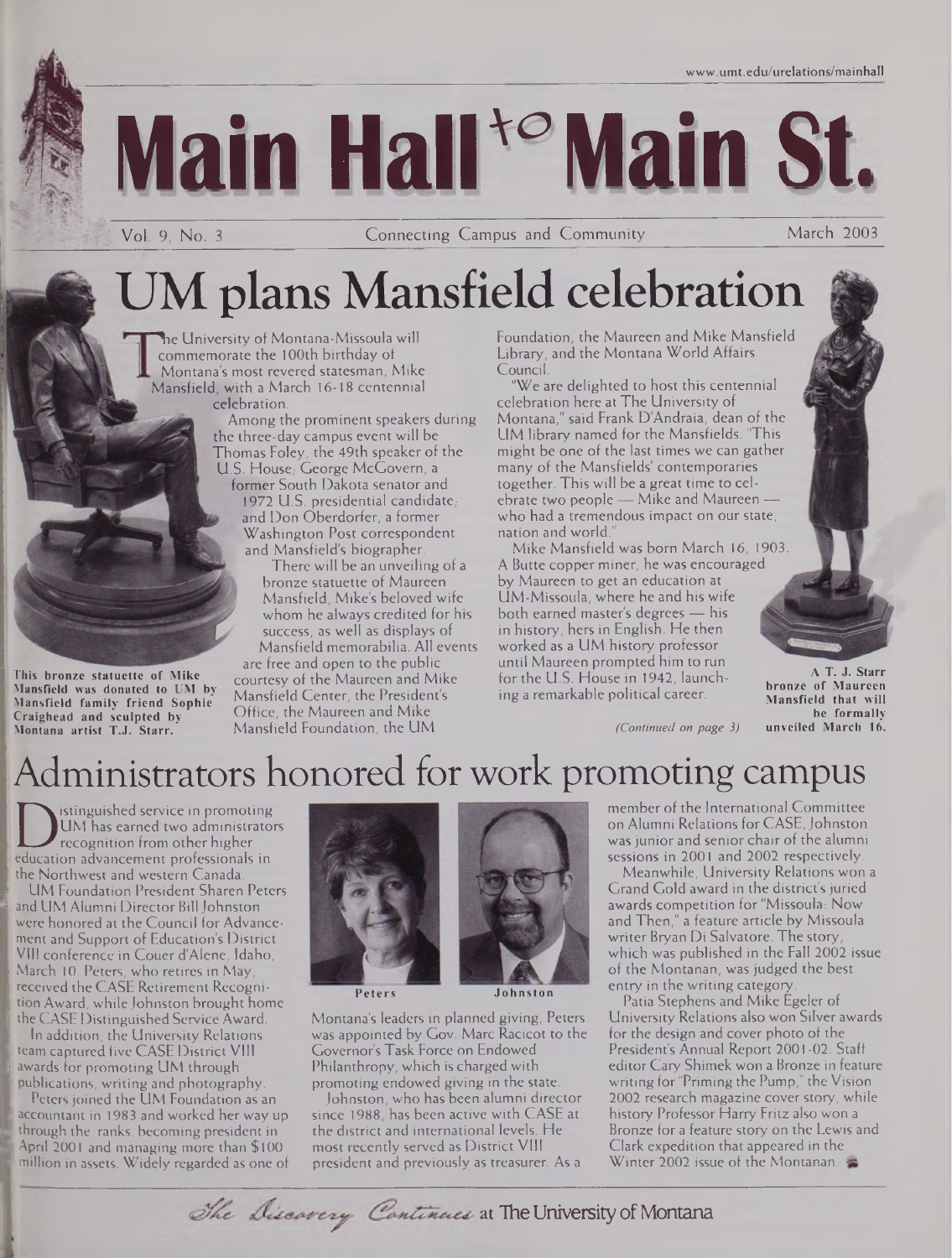**High Headcount—**UM-Missoula posted the largest spring semester enrollment in UM's 110-year history with a total of 12,626 students, an increase of 212 over last spring's headcount of 12,414. The spring record-breaker comes on the tail of an all-time high enrollment of 13,058 students during fall semester 2002. Spring semester headcount traditionally is lower than in the fall. In addition, full-time equivalents (FTE) rose from 10,773 in spring 2002 to 10,897 this year. An FTE represents 15 undergraduate or 12 graduate semester credits. "I think that's very good," UM President George Dennison said of the overall increases. "It indicates that we are still serving students' needs. And it's important to note that students are staying with us."

**Alumni Awards—**The UM Alumni Association is seeking nominations for Distinguished Alumni Awards, which are given each year during Homecoming. Recipients of the awards are former students or graduates of UM who have distinguished themselves in a particular field and who have brought honor to the University, the state or the nation. The nomination deadline is April 1. For a form and required procedures, call the Alumni Association at (406) 243-5211.

**Rural Health Help—**A grant received by UM's School of Pharmacy and Allied Health Sciences will bring health care services to seven Montana counties where professionals in the field are in short supply. Associate professors Tim Stratton and Cathy Bartels received the \$482,500 grant from the federal Office for the Advancement of Telehealth. Grant funds have been used to purchase and convert a motor home into a traveling clinic. The clinic is equipped to offer screening and adult immunization services, as well as improved access for rural health care providers to the latest drug and health information. During 2003 the mobile clinic will serve Chouteau, Glacier, Hill, Liberty, Pondera, Teton and Toole counties.

**Peace Propagators—**The Peace Corps hasjust released its 2003 list of 'Top Producing Colleges and Universities," and UM tied with Stanford University at 10th place in the category of universities with 5,001 to 15,000 undergraduates. The schools are ranked according to the number of alumni currently serving as Peace Corps volunteers. Today, 32 alumni from UM work with people of the developing world as Peace Corps volunteers — placing Montana ahead of the University of Notre Dame, Duke University andJohns Hopkins University. Since 1961, when the Peace Corps was founded by President John F. Kennedy, more than 168,000 Americans have served in 136 countries. At the present time, the Peace Corps has 6,678 volunteers serving in 70 countries worldwide.



**Math Leader—**UM mathematics Professor Johnny Lott has been tapped to head the world's largest mathematics education organization, the National



Council of Teachers of Mathematics. Lott's two-year term as president of the organization began last year, and he has taken on the formidable task of leading the organization, which is made up of more than 100,000 math educators in the United States and

Canada. His duties as president include presiding over annual meetings, working with the \$16 million operational budget and editing four NCTM journals that are each published nine times per year. As the primary professional organization for math educators in grades K-12, NCTM assumes the responsibility of providing national leadership in areas related to math education. As part of this responsibility, the organization has a set of standards that address all aspects of mathematics education to serve as guidelines for teachers, schools, school districts, states and provinces in developing and evaluating their math curricula.

**Marketing Masters—**UM's marketing and recruiting efforts garnered national recognition last month from the Admissions Marketing Report.Joan Melcher of University Relations won a Gold award — the highest given in the national competition — for an in-house advertisement in the Spring 2002 Montanan. Broadcast Media Center producer Brent O'Connor won a Bronze award for a general recruiting video on UM. University Relations won three merit awards for a 30-second promotional spot for television, a general recruiting ad for newspaper and recruiting ads that appeared in the Missoula Fun Map. Enrollment Services won two merit awards for its total recruitment package and its student guide.

**Asian Endeavor—**Peter Koehn, a UM political science professor, has received a Fulbright Senior Specialists Program grant in political science at the Chinese University of Hong Kong. He will be in Hong Kong until March 29. The Fulbright Senior Specialists Program offers two- to six-week grants to leading U.S. academics and professionals to support

curricular and faculty development and institutional planning at academic institutions in 140 countries worldwide. The Fulbright Scholar Program aims to increas mutual understanding between people of the United States and other countries. Grantees also undertake new activities, such as conducting teacher training, developing educational materials, and leading seminars.

**Experiential Learning —**From guitar and belly dancing to investing and yoga, UM's Experiential College offers classes you won't find anywhere else this semester. The short, inexpensive evening classes are offered through University Center Programming, and many don't star until April. The classes are open to all. To register, visit the University Center Information Desk or call 243-4636. For more information, call 243-6187 or visit the Web site at [www.umt.edu/uc/college](http://www.umt.edu/uc/college).

**Fine Photographers—**Two UM students fared well in the latest photography competition of the 2002-03 Hearst Journalism Awards Program. Lido Vizzutti, a senior from Missoula, won 10th place and a \$500 award. Leigh Tonya Jimmie, a sophomore from Sanders, Ariz., captured 11th place and earned an award certificate. They competed in the second round of the annual Hearst photojournalism competition, which was entered by 49 students nationwide in the category of "sports and news." The competitions are held at universities that are members of the Association of Schools of Journalism and Mass Communication.

**Legal Leaders—**A UM law school negotiation team finished second in the nation at a recent American Bar Association competition. Second-year law student Malin Stearns of Missoula and third-year law student Todd Denison of Kalispell earned the honor at the ABA's National Negotiation Competition in Seattle Feb. 8- 9. Twenty teams from across the country competed at the event, in which law students practice legal negotiation skills using hypothetical situations. Working with entertainment law, the UM duo negotiated a record company contract and a dispute of that contract. UM defeated law schools from Marquette and Washington and Lee universities and then proceeded to the finalist round, where they beat South Texas College of Law.

**Doughty Debaters—**The UM forensics team earned several awards at the William O. Douglas Invitational Feb. 7-9 at Western Washington University in Bellingham. In addition to a variety of individual awards, the team took home the tournament second-place sweepstakes award, as well as the second-place overall sweepstakes award for the 2002-03 season in Division II of the Northwest Forensics Conference.  $\approx$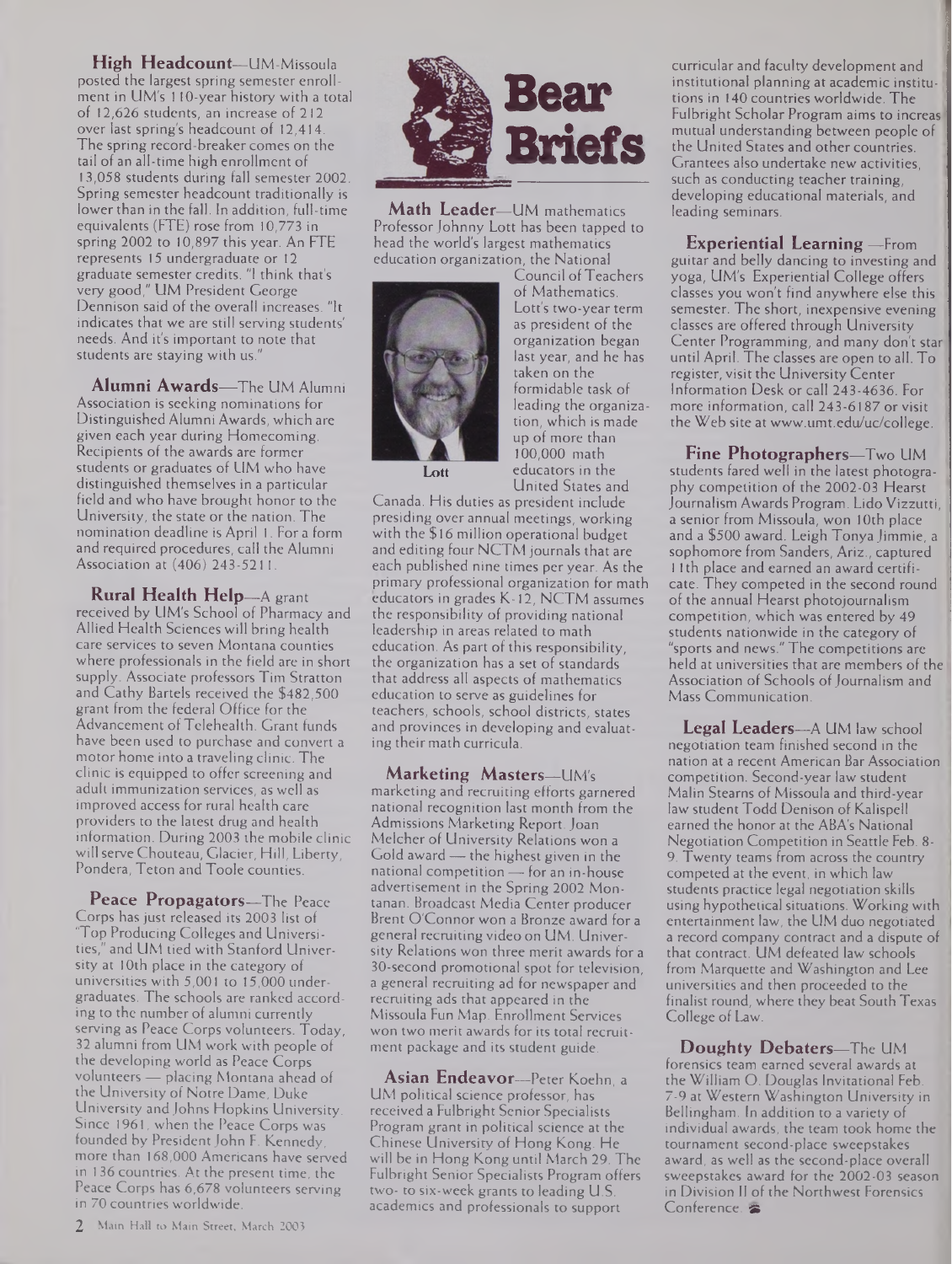# Awards presented during 110th Charter Day celebration

Explore and communient to the<br>University during UM's big birthday<br>party —the 110th Charter Day celebraight people were honored for their support and commitment to the University during UM's big birthday tion — on Feb. 21.

Awards were presented to UM employees Albert Borgmann, Stanley Jenne, Earling Oelz, and Diana Spas,- student Afton Russell, and UM friends Ann Boone and Clark and Donna Hamor.

Borgmann received the Jane I. and George M. Dennison Faculty Award. He has been with UM's philosophy department for 33 years and has served as Regents Professor of Philosophy since 1996. During those years, Borgmann has produced a body of scholarship that brought him national and international acclaim.

Jenne, chair of UM's Department of Accounting and Finance, was presented the Montana Faculty Service Award from the UM Faculty Senate. He was named the Ron and Judy Paige Faculty Fellow in 2002. Jenne earned a doctorate in accounting from the University of Illinois-Urbana in 1982. He chaired the Faculty Senate during 2001-02 and UM's Strategic and Budget Planning Committee in 2001. Jenne has been a member of the

Mansfield served as a U.S. representative during 1942-51, a U.S. senator during 1952-77 and as U.S. ambassador to Japan during 1977-88. He was Senate majority leader from 1961 to 1977 longer than any other— helping guide the country through the tumult of the '60s and the Vietnam War. Mansfield kept working his entire life, especially to strengthen the bonds between the United States and Asia, even after Maureen passed away on Sept. 20, 2000, at age 95. He died Oct. 5, 2001, at age 98.

D'Andraia said one of the most exciting aspects of the Mansfield Centennial Celebration is that about 850 surviving UM alumni from the classes of 1932 to 1943 have been invited to record their memories of Professor Mansfield and create an oral history.

'That's one aspect of his career that hasn't been heavily documented — his early years here at the University, D'Andraia said. "We already have had some wonderful responses from alumni. Their comments will add unique new perspectives to the Mansfield legacy. The alumni also have been donating to our Mike Mansfield Centennial Library Fund."

Among the VIPs expected for the celebration is the Mansfields' only child, Anne Mansfield-Marris, who now resides in the United Kingdom. The birthday celebration also will include the premiere of a video showcasing people who had

Faculty Senate since 1998.

Oelz is director of public services at UM's Mansfield Library. He was given the RobertT. Pantzer Award, which honors the 1966-74 UM president who strove to make the University a more open and humane learning environment. Oelz, employed at the library since 1971, is a founding member of the Provost's Advising Council and has served on several UM committees. Oelz also received the 2002 Outstanding Faculty Advising Award.

Spas received the Jane I. and George M. Dennison Staff Award for Distinguished Accomplishment. She has worked at UM's Rural Institute on Disabilities for the past 15 years and has served as information specialist since 1991. In the past three years, Spas developed five Web sites that are a central part of the institute's programs. She also developed a national standard for researchers to provide information about their work in alternative formats for those with sensory impairments.

Russell, a UM sophomore from Bigfork, was given the ASUM Student Service Award. Russell has organized several events on campus, including Take Back the Night, the National Young Women's Day

ofAction, Trick-or-Eat, Clean Start and volunteer fairs. She is working toward a degree in American humanics, which prepares students for professional employment in the nonprofit sector.

Boone earned the Neil S. Bucklew Presidential Service Award from the UM Foundation. Named for UM's president during 1981-86, the Bucklew award recognizes Boone for her dedication and service to the University. Boone served four terms on the board of Friends of the Mansfield Library. She has chaired the advisory board of the Davidson Honors College and was a founder of the Alumni Association Community Lecture Series, which showcases outstanding faculty members.

Clark and Donna Hamor received the Montana Alumni Award from UM's Alumni Association. Clark earned a bachelor's degree in education from UM in 1958. Since then he and Donna, both of Salem, Ore., have been actively involved in many UM events. Clark is a member of the UM Alumni Band and serves in the Alumni Association's House of Delegates. He and his wife have represented the University at various college fairs. &

### Mansfield — **continued Mansfield Centennial Celebration Schedule**

■ Sunday, March 16—*Mansfield Birthday Celebrations,* 2 to 3:30 p.m., Mansfield Library Archives on Level 4. Events will include comments by Gov. Judy Martz, the unveiling of a Maureen Mansfield bronze, a Mansfield video premiere, a new display of Mansfield family memorabilia, and a reception and refreshments — including birthday cake for both Mansfields. (Maureen's birthday is March 23.) The bronze was donated by Mansfield family friend Sophie Craighead and sculpted by Montana artistT.J. Starr. The video was produced by John Twiggs of KUFM-TV

■ Monday, March 17—*"Mike Mansfield: A Love Affair With Asia,"* <sup>1</sup> to 2:30 p.m., Mansfield Library Archives on Level 4. Lecture by Mansfield biographer Don Oberdorfer, a journalist and resident scholar at Johns Hopkins University Nitze School of Advanced International Studies. Oberdorfer's Mansfield biography will be published this fall by the Smithsonian Press.

Monday, March 17—*"The Current Crisis in Korea,"* 3 to 4:30 p.m., University

special relationships with the Mansfields, such as Bob Dole, Max Baucus and David Broder.

D'Andraia said the UM Mansfield Centennial Celebration is the first of three that are planned. The other two will be

Center Theater on the third floor of the UC. Lecture by Gordon Flake, executive director of the Mansfield Center for Pacific Affairs in Washington, D.C. Flake was director for research and academic affairs at the Korea Economic Institute of

America. Tuesday, March 18—*"Roundtable Reminiscence —Mike Mansfield: An Honorable Public Servant,"* 2 to 3:30 p.m., University CenterTheater. Participants will be Paul Lauren, UM Regents Professor of History, George McGovern, United Nations global ambassador on hunger; Ray Dockstader, former legislative assistant to Sen. Mansfield, Don Oberdorfer, Mansfield's biographer, and Jim Caron, Missoula producer and creator of a play titled "Mansfield America."

Tuesday, March 18—-*"Leadership in the Context of Genuine Public Service," 7:30* to 9 p.m., Montana Theatre in the Performing Arts and Radio/Television Center. Keynote address by Thomas Foley, former ambassador to Japan and retired speaker of the U.S. House.

held this spring in Washington, D.C., and Tokyo. D'Andraia said an <sup>11</sup> -member centennial planning committee and UM's Mansfield Center staff have worked hard to make the 100th birthday celebration a success. <